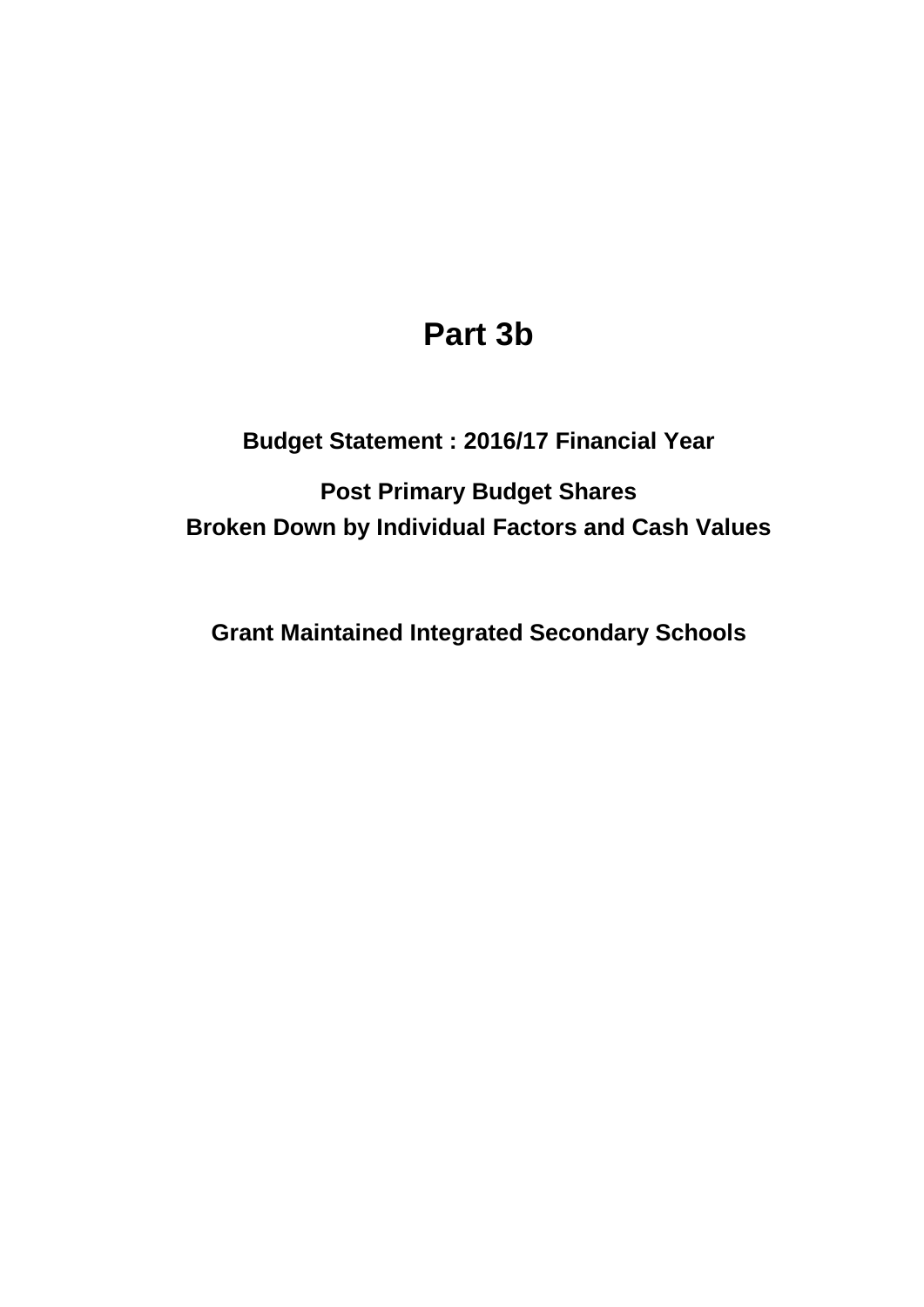### **Budget Statement - 2016/17 Financial Year**

#### **Part 3b: Post Primary Budget Shares - Factors and Cash Values**

Post Primary Formula AWPU Cash Value: **£2,052.4305** (ie for a weighting of 1.00)

|                                     | <b>Age Weighted Pupils</b>                                                | <b>Total Pupils</b> | <b>Weighted AWPU</b><br><b>Funding per Pupil</b> | <b>Funding Allocated</b> | <b>Percentage of GMI</b><br><b>Secondary Allocation</b> |
|-------------------------------------|---------------------------------------------------------------------------|---------------------|--------------------------------------------------|--------------------------|---------------------------------------------------------|
|                                     | KS3 Year 8                                                                | 1,596               | £3,448.08                                        | £5,503,141               | 12.75%                                                  |
|                                     | Year 9                                                                    | 1,516               | £3,448.08                                        | £5,227,294               | 12.11%                                                  |
|                                     | Year 10                                                                   | 1,541               | £3,448.08                                        | £5,313,496               | 12.31%                                                  |
|                                     | KS4 Year 11                                                               | 1,493               | £3,448.08                                        | £5,147,988               | 11.93%                                                  |
|                                     | Year 12                                                                   | 1,554               | £3,448.08                                        | £5,358,321               | 12.42%                                                  |
|                                     | Special Unit Years 8 - 12                                                 | 24                  | £2,627.11                                        | £63,051                  | 0.15%                                                   |
| 6th                                 | Year 13                                                                   | 941                 | £4,474.30                                        | £4,210,315               | 9.76%                                                   |
|                                     | Year 14                                                                   | 736                 | £4,474.30                                        | £3,293,084               | 7.63%                                                   |
|                                     | Year 15                                                                   | 12                  | £4,474.30                                        | £53,692                  | 0.12%                                                   |
|                                     |                                                                           |                     |                                                  |                          |                                                         |
|                                     | <b>Total Post Primary</b>                                                 | 9,413               |                                                  | £34,170,381              | 79.19%                                                  |
|                                     |                                                                           |                     |                                                  |                          |                                                         |
| <b>AWPU Related Funding Factors</b> |                                                                           | <b>Total Pupils</b> | <b>Weighted AWPU</b><br><b>Funding per Pupil</b> | <b>Funding Allocated</b> | <b>Percentage of GMI</b><br><b>Secondary Allocation</b> |
|                                     | <b>Children of Service Personnel</b><br><b>Total Post-primary Schools</b> | $\mathbf{0}$        | £410.49                                          | $\pmb{\pounds}$          | $0.00\%$                                                |
|                                     |                                                                           |                     |                                                  |                          |                                                         |
|                                     | <b>Children of the Travelling Community</b>                               |                     |                                                  |                          |                                                         |
|                                     | <b>Total Post-primary Schools</b>                                         | 49                  | £1,026.22                                        | £50,285                  | 0.12%                                                   |
|                                     | <b>Looked After Children</b>                                              |                     |                                                  |                          |                                                         |
|                                     | <b>Total Post-primary Schools</b>                                         | 129                 | £1,026.22                                        | £132,382                 | 0.31%                                                   |
|                                     | <b>Newcomer Pupils</b>                                                    |                     |                                                  |                          |                                                         |
|                                     | <b>Total Post-primary Schools</b>                                         | 286                 | £1,026.22                                        | £293,498                 | 0.68%                                                   |
|                                     |                                                                           |                     |                                                  |                          |                                                         |
|                                     | <b>Other Funding</b>                                                      | <b>Total Units</b>  | <b>Funding per Unit</b>                          | <b>Funding Allocated</b> | <b>Percentage of GMI</b><br><b>Secondary Allocation</b> |
|                                     | <b>Premises</b>                                                           |                     |                                                  |                          |                                                         |
|                                     | Area Funding                                                              | 107,591             | £8.62                                            | £927,003                 | 2.15%                                                   |
|                                     | <b>Pupil Related Funding</b>                                              | 9,413               | £169.02                                          | £1,591,032               | 3.69%                                                   |

#### **Landlord Maintenance**

Total Post-primary Schools

| Total <b>F</b><br>Schools<br>Post-primary | $\sqrt{5}$ 0.1<br>$\Lambda$<br>101 | £13.00 | 398,681<br>$\partial J$ . $\partial J$ | 3.24% |
|-------------------------------------------|------------------------------------|--------|----------------------------------------|-------|
|                                           |                                    |        |                                        |       |

**£2,518,035 5.84%**

**.**